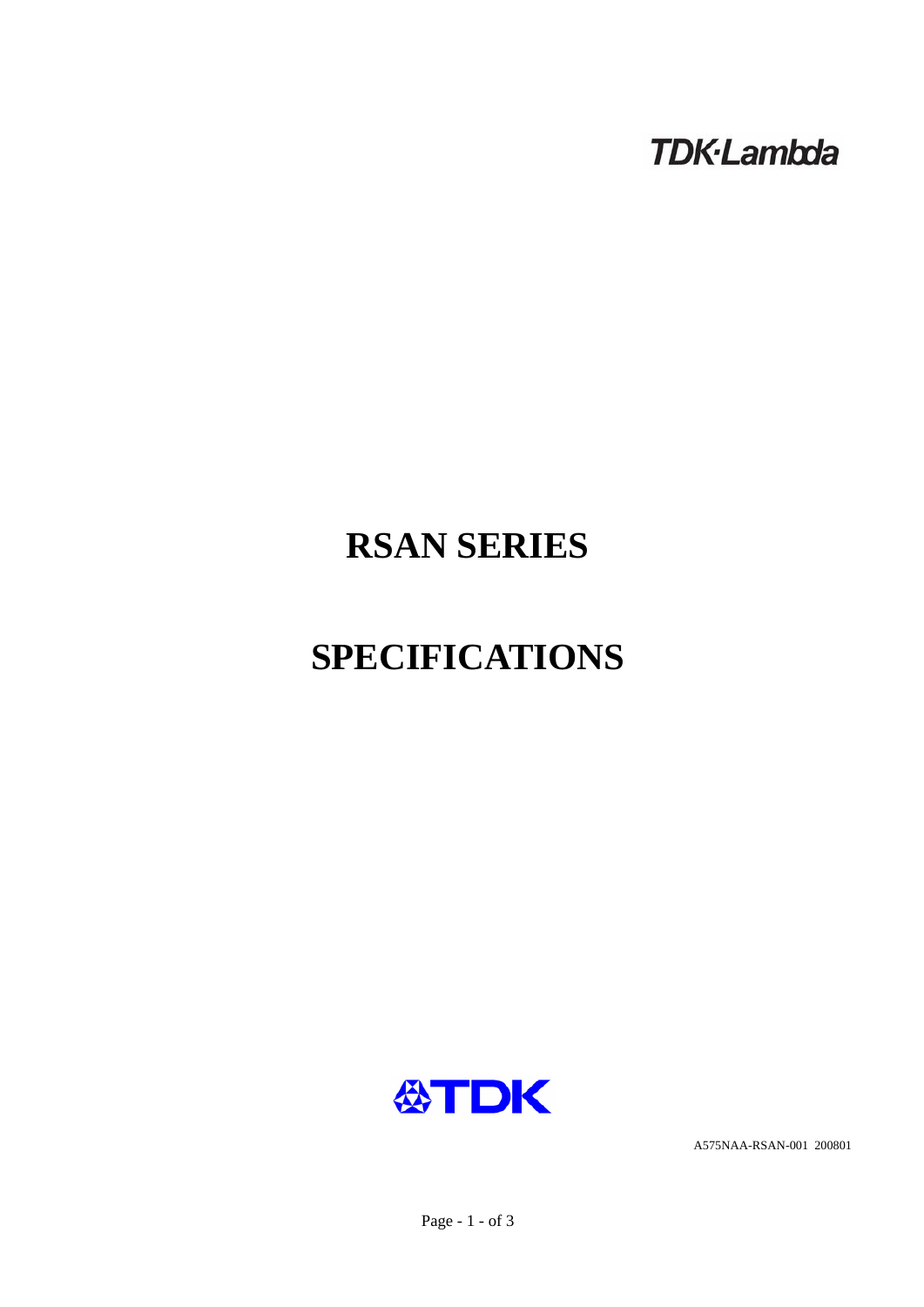### **RSAN SERIES**

## **SPECIFICATIONS**

|                | Items                                                             |            | Model                    | <b>RSAN-2003</b>                                                                                                       | <b>RSAN-2006</b> | <b>RSAN-2010</b> | <b>RSAN-2016</b> | <b>RSAN-2020</b> |  |
|----------------|-------------------------------------------------------------------|------------|--------------------------|------------------------------------------------------------------------------------------------------------------------|------------------|------------------|------------------|------------------|--|
| $\mathbf{1}$   | Rated Voltage (AC, DC)                                            |            | V                        | 250                                                                                                                    |                  |                  |                  |                  |  |
| $\overline{2}$ | Rated Current (AC, DC)<br>$*1$                                    |            | A                        | 3                                                                                                                      | 6                | 10               | 16               | 20               |  |
| 3              | <b>Test Voltage</b><br>(terminals to base plate, 1min AC)         |            | V                        | 2500 at $20\pm15^{\circ}$ C, 65 $\pm$ 20 %                                                                             |                  |                  |                  |                  |  |
| $\overline{4}$ | <b>Isolation Resistance</b><br>(terminals to base plate, 500V DC) |            | $M \Omega$               | 100 min. at $20\pm15^{\circ}$ C, $65\pm20$ %                                                                           |                  |                  |                  |                  |  |
| 5              | Leakage Current                                                   | 250V, 60Hz | mA                       | 1 max.                                                                                                                 |                  |                  |                  |                  |  |
| 6              | DC Resistance (both lines)                                        |            | $m \Omega$               | 250                                                                                                                    | 110              | 40               | 20               | 10               |  |
| $\tau$         | Temperature Rise                                                  |            | $\rm ^{\circ}C$          | 30 max.                                                                                                                |                  |                  |                  |                  |  |
| 8              | <b>Operating Temperature</b>                                      |            | $\rm ^{\circ}C$          | $-25 - +85$                                                                                                            |                  |                  |                  |                  |  |
| 9              | <b>Operating Humidity</b>                                         |            | ٠                        | $15 \sim 85$ % RH                                                                                                      |                  |                  |                  |                  |  |
| 10             | Storage Temperature                                               |            | $\rm ^{\circ}C$          | $-25 - +85$                                                                                                            |                  |                  |                  |                  |  |
| 11             | <b>Storage Humidity</b><br>$\overline{\phantom{a}}$               |            |                          | $5 \sim 85$ % RH                                                                                                       |                  |                  |                  |                  |  |
| 12             | Vibration                                                         |            | $\overline{\phantom{a}}$ | Frequency: 10~55Hz Amplitude: 1.5mm, Sweep for 1 min.<br>Dimension and times : X, Y and Z directions for 2 hours each. |                  |                  |                  |                  |  |
| 13             | <b>Safety Standards</b>                                           |            | $\overline{\phantom{a}}$ | EN60939 (SEMKO), UL1283, CSA C22.2 No.8                                                                                |                  |                  |                  |                  |  |
| 14             | Weight                                                            |            | g                        | 170                                                                                                                    | 230              | 230              | 230              | 230              |  |

#### **NOTE**

 \*1 Value for Ta less than 55 °C (include 55 °C) For Ta more than 55 °C (not include 55 °C) According to the derating curve shown on the right.



#### **CAUTION**

·Specifications which provide more details for the proper and safe use of the described product are available upon request.

·All specification are subject to change without notice.

A575NAA-RSAN-001 200801